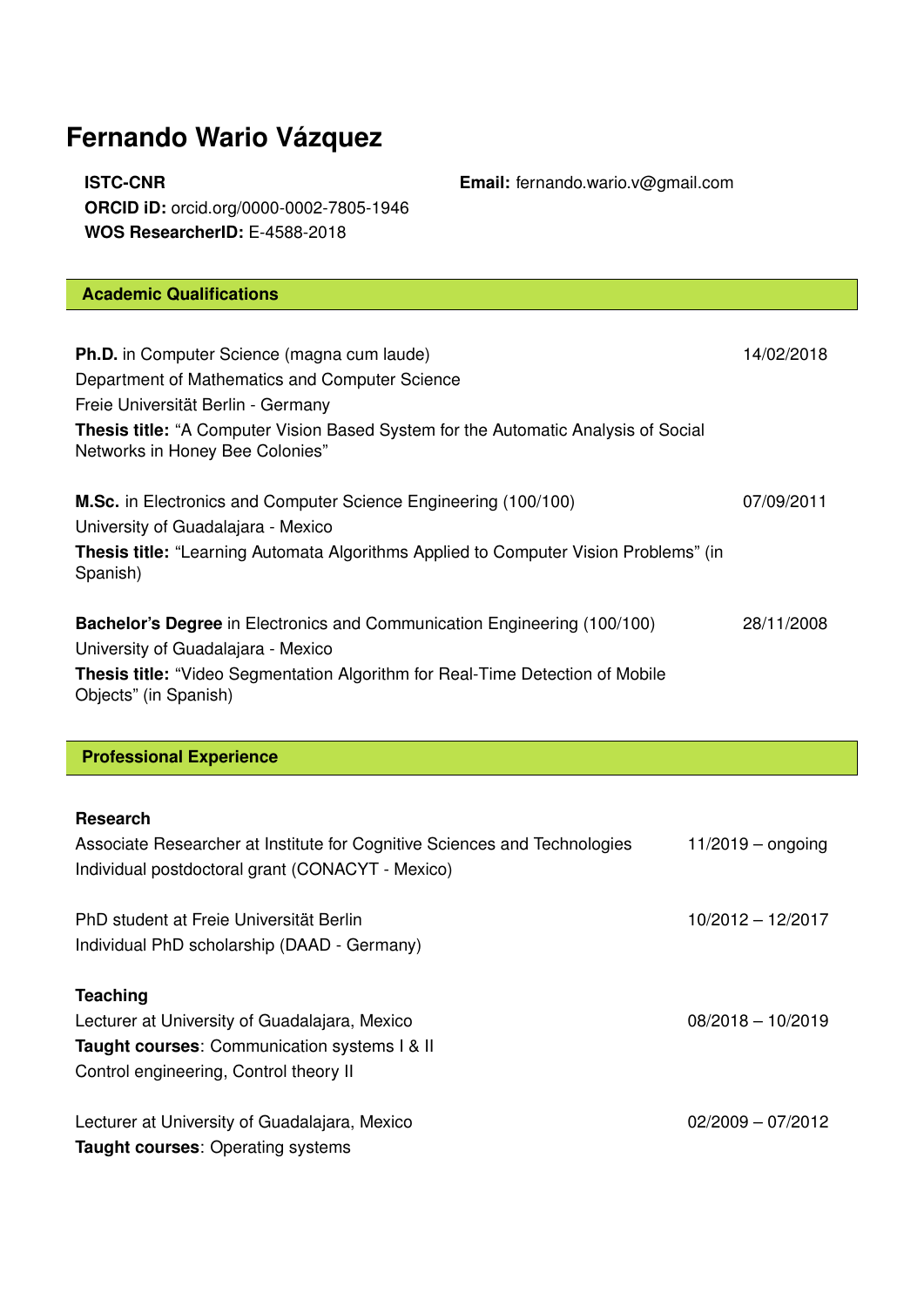## **Languages**

**Mother tongue**: Spanish

| <b>Other languages</b> | Writing        |                | Reading Speaking | Listening      |
|------------------------|----------------|----------------|------------------|----------------|
| <b>English</b>         | C <sub>1</sub> | C <sub>1</sub> | C <sub>1</sub>   | C <sub>1</sub> |
| German                 | B2.            | C <sub>1</sub> | B <sub>2</sub>   | C <sub>1</sub> |
| <b>Italian</b>         | A2             | R1             | A2.              | B1             |

# **Citation Metrics (15/12/2020)**

| <b>Source</b>              | <b>Citations</b> | h-index |
|----------------------------|------------------|---------|
| <b>Google Scholar (GS)</b> | 199              |         |
| <b>Scopus (SC)</b>         | 109              | 5       |
| Web of Science (WOS)       | 69               | 5       |

**Publications**

| <b>Title/Author</b>                                                                                                                                                                                                 | <b>GS</b> | Cited by<br><b>SC</b> | <b>WOS</b> | Year |
|---------------------------------------------------------------------------------------------------------------------------------------------------------------------------------------------------------------------|-----------|-----------------------|------------|------|
| <b>Journals</b>                                                                                                                                                                                                     |           |                       |            |      |
| Tracking all members of a honey bee colony over their lifetime using<br>learned models of correspondence<br>F Boenish, B Rosemann, B Wild, F Wario, T. Landgraf<br><b>Frontiers in Robotics</b>                     | 16        | 5                     | 6          | 2018 |
| Automatic detection and decoding of honey bee waggle dances<br><b>F Wario, B Wild, R Rojas, T Landgraf</b><br>PloS one 12(12)                                                                                       | 21        | 7                     | 6          | 2018 |
| Automatic methods for long-term tracking and the detection and<br>decoding of communication dances in honey bees<br>F Wario, B Wild, MJ Couvillon, R Rojas, T Landgraf<br>Frontiers in Ecology and Evolution 3, 103 | 47        | 12 <sup>2</sup>       | 2          | 2015 |
| Fast algorithm for multiple-circle detection on images using learning<br>automata<br>E Cuevas, F Wario, V Osuna-Enciso, D Zaldivar, M Pérez-Cisneros<br>IET Image Processing 6 (8), 1124-1135                       | 41        | 30                    | 19         | 2012 |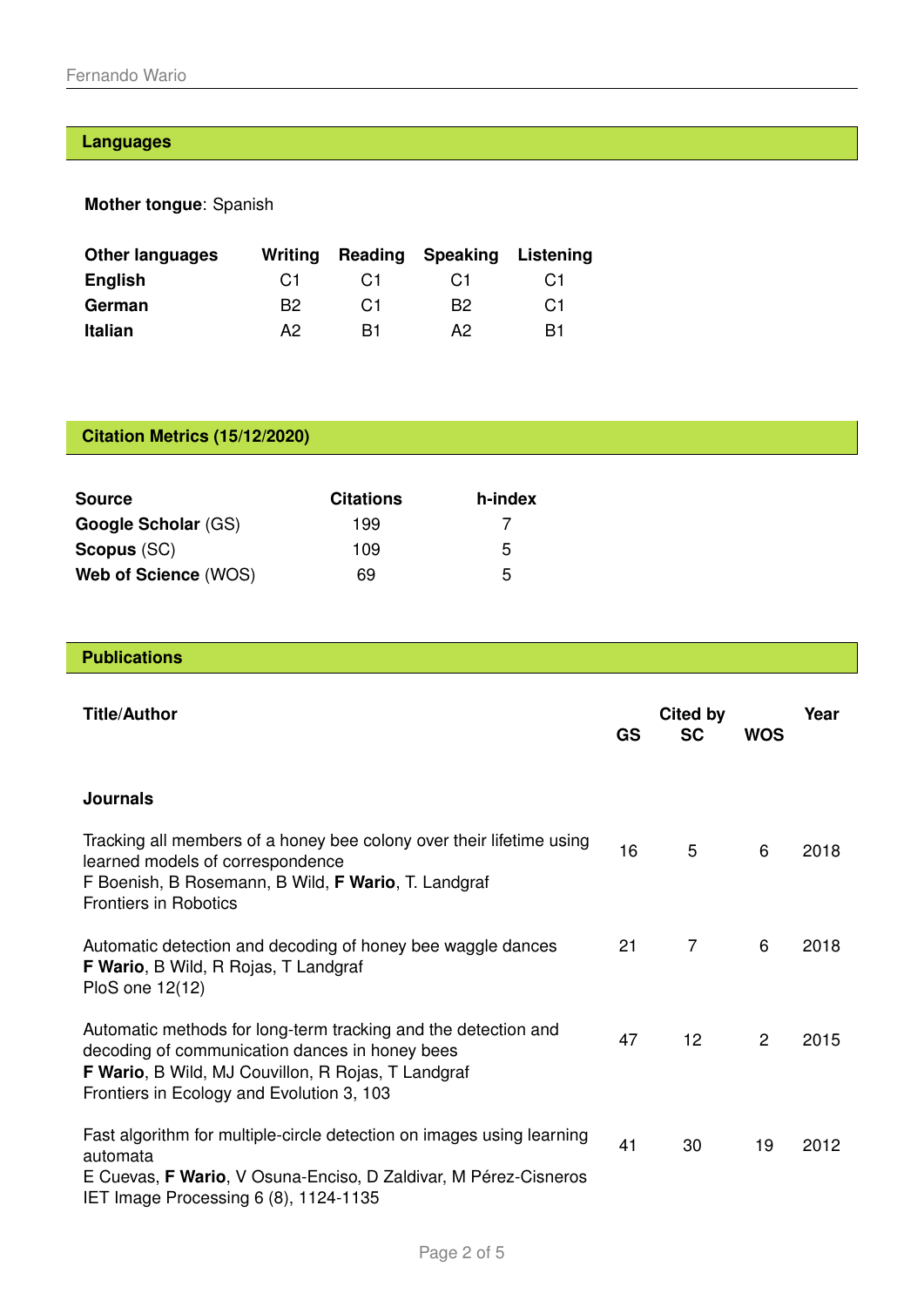| Circle detection on images using learning automata<br>E Cuevas, F Wario, D Zaldivar, M Pérez-Cisneros<br>IET computer vision 6 (2), 121-132                                                                                                                                                   | 20             | 12           | 12 | 2012 |
|-----------------------------------------------------------------------------------------------------------------------------------------------------------------------------------------------------------------------------------------------------------------------------------------------|----------------|--------------|----|------|
| Automatic multiple circle detection based on artificial immune<br>systems<br>E Cuevas, V Osuna-Enciso, F Wario, D Zaldívar, M Pérez-Cisneros<br>Expert Systems with Applications 39 (1), 713-722                                                                                              | 38             | 37           | 24 | 2012 |
| Detección de primitivas circulares usando un algoritmo inspirado en<br>el electromagnetismo<br>E Cuevas, D Oliva, V Osuna-Enciso, F Wario<br>Ingeniería, investigación y tecnología 12 (4), 469-485                                                                                           | 1              |              |    | 2011 |
| Segmentación y detección de glóbulos blancos en imágenes usando<br>Sistemas Inmunes Artificiales<br>E Cuevas, V Osuna-Enciso, D Oliva, F Wario, D Zaldivar<br>Revista mexicana de ingeniería biomédica 31 (2), 119-134                                                                        | 1              |              |    | 2010 |
| <b>Book Chapters</b>                                                                                                                                                                                                                                                                          |                |              |    |      |
| Bioinspired Algorithms <sup>1</sup><br>F Wario, O Avalos-Alvarez, J Gálvez-Rodríguez<br>In: Torres-García. (eds) Biosignal Processing and Classification<br>Using Computational Learning and Intelligence<br><b>Biomedical Engineering, Elsevier</b>                                          |                |              |    | 2020 |
| Circle detection on images using learning automata<br>E Cuevas, F Wario, D Zaldívar, M Pérez-Cisneros<br>In: Yang XS. (eds) Artificial Intelligence, Evolutionary Computing and<br>Metaheuristics, 545-570<br>Studies in Computational Intelligence, vol 427, Springer, Berlin,<br>Heidelberg | 8              | 5            |    | 2013 |
| <b>Conference Proceedings</b>                                                                                                                                                                                                                                                                 |                |              |    |      |
| Motion Dynamics of Foragers in Honey Bee Colonies<br>F Wario, B Wild, D Dormagen, T Landrag, V Trianni<br>International Conference on Swarm Intelligence (ANTS 2020)<br>Lecture Notes in Computer Science, 2020, 12421 LNCS, 203-215                                                          |                |              |    | 2020 |
| Visual Registration and Tracking for Traffic Monitoring<br>S Vega-Maldonado, F Wario, J Arámburo-Lizárraga, M<br>Pérez-Cisneros, M Cedano-Olvera<br>2015 IEEE First International Smart Cities Conference (ISC2), 1-6                                                                         | $\overline{2}$ | $\mathbf{1}$ |    | 2015 |

<span id="page-2-0"></span><sup>&</sup>lt;sup>1</sup> Accepted for publication.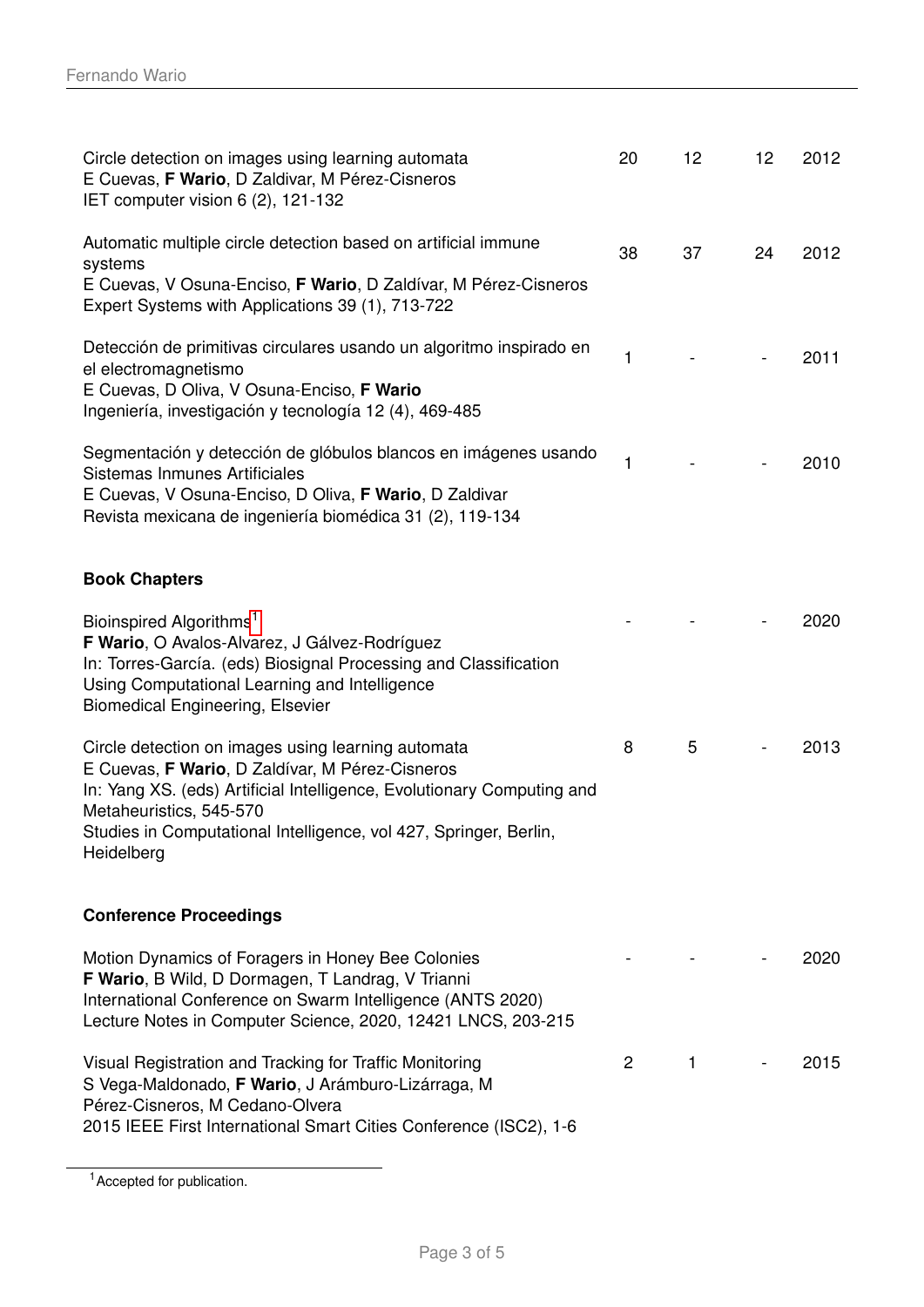### **Referee Activity**

- Applied Mathematical Modelling Elsevier
- Applied Soft Computing Elsevier
- Biomedical Engineering Elsevier
- Swarm Intelligence Springer
- Mathematical Problems in Engineering Hindawi
- Living Machines: Conference on Biomimetic and Biohybrid Systems
- IEEE International Conference on Robotics and Automation (ICRA)

### **Individual Grants**

- **CONACYT Mexico** (01/11/2019 31/10/2021) Postdoc
- **DAAD STIBET-Program Germany** (01/09/2017 30/11/2017) Research assistant
- **FU-Bright Mobility Germany** (12/09/2016 28/10/2016) Research stay abroad
- **DAAD Germany** (01/10/2012 30/06/2016) Ph.D. Scholarship
- **CONACYT Mexico** (01/06/2010 31/08/2010) Research stay abroad
- **CONACYT Mexico** (01/09/2008 31/08/2010) M.Sc. Scholarship

### **Professional Presentations**

- Proseminar in Neuroscience Unisersity of Guadalajara (MX), 11/11/2020
- Twelfth International Conference on Swarm Intelligence ANTS 2020 (ES), 28/10/2020
- Collective Information Processing, Workshop Humboldt University (DE), 04/03/2020
- Seminar on Ecology National Autonomous University of Mexico (MX), 29/08/2019
- Seminar on Engineering ITESM (MX), 04/10/2018
- ISTC Seminar Institute for Cognitive Sciences and Technologies-CNR (IT), 18/10/2016
- Proseminar in Neuroscience Unisersity of Guadalajara (MX), 10/12/2014
- International Seminar on Computer Science Complutense University of Madrid (ES), 12/05/2011
- International Seminar on Computer Science National Polytechnic Institute of Mexico (MX), 16/12/2010
- International Conference on Computer Science and Informatics ANIEI (MX), 03/10/2008